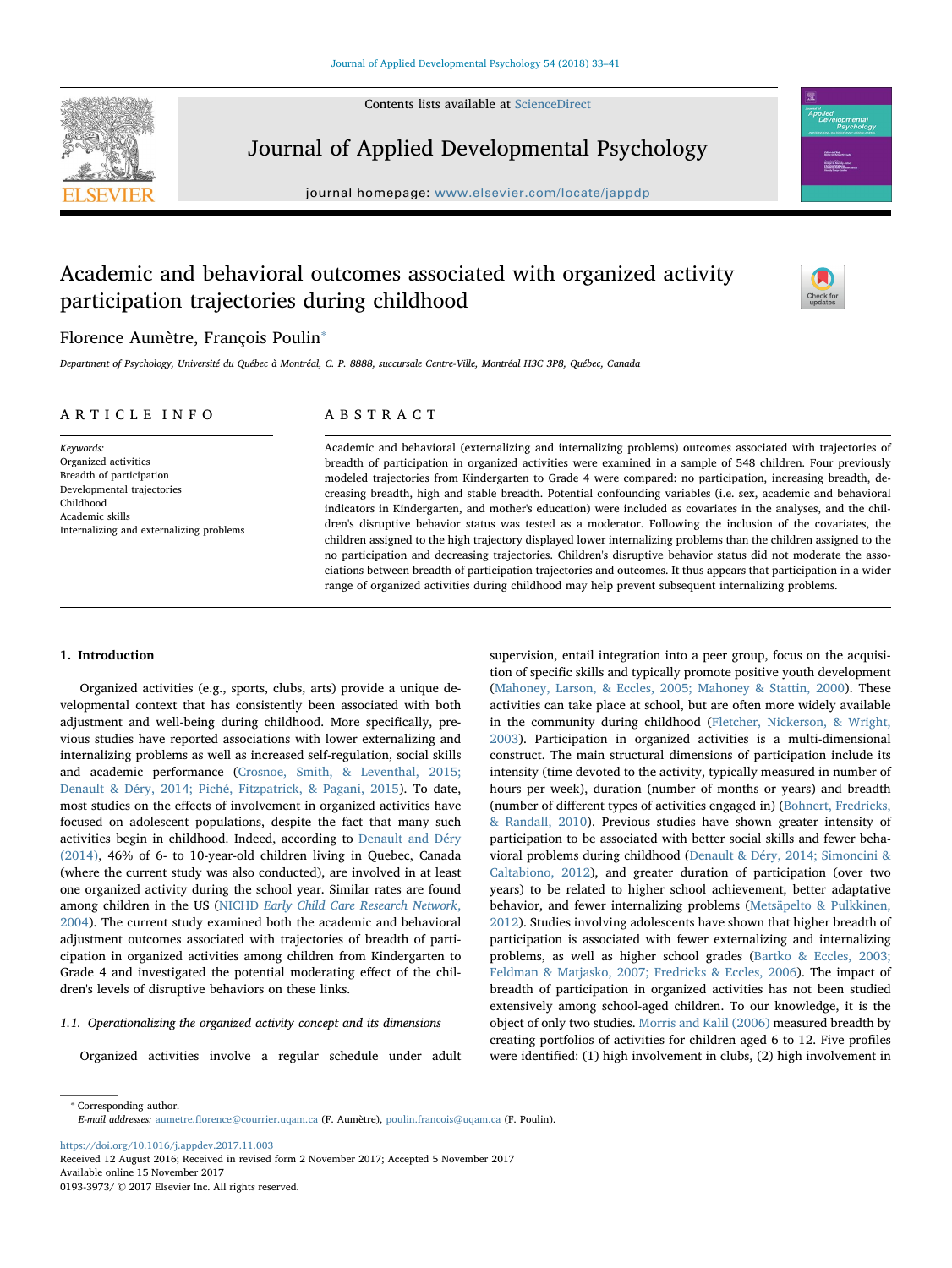sports, (3) high involvement in sports and clubs, (4) high involvement in sports, clubs and lessons, and (5) low involvement in clubs, sports and lessons. Children who had high levels of participation in sports, clubs and lessons adopted more prosocial behaviors and obtained better grades than those who did not participate in any organized activities. In another study, children that participated in both sports and clubs had better social skills than children who were not involve at all in organized activities [\(Howie, Lukacs, Pastor, Reuben, & Mendola, 2010](#page-7-8)). The fact that breadth of participation in school-aged children has received little attention is surprising given that studies simultaneously examining both breadth and intensity of participation have shown breadth to be a stronger predictor of psychosocial and academic ad-justment during adolescence [\(Busseri, Rose-Krasnor, Willoughby, &](#page-7-9) [Chalmers, 2006; Denault & Poulin, 2009\)](#page-7-9). Involvement in a broad range of activities may allow children to develop a wider range of abilities and explore various facets of their self-concept ([Fredricks & Eccles,](#page-7-10) [2006; Marsh, 1990\)](#page-7-10). It therefore appears important to examine whether breadth of participation is also associated with positive outcomes during childhood.

#### 1.2. Examining longitudinal patterns of participation

Two longitudinal studies have investigated evolving patterns of participation in organized activities over the school-age years. [Mata and](#page-7-11) [van Dulmen \(2012\)](#page-7-11) assessed intensity of participation from Kindergarten to Grade 5 and identified five trajectories: (1) stable low, 52.7%, (2) decreasing moderate, 15.2%, (3) decreasing low, 14.4%, (4) increasing moderate, 13.5%, and (5) increasing high, 4.2%. [Aumètre and](#page-7-12) [Poulin \(2016\)](#page-7-12) modeled trajectories of breadth of participation from Kindergarten to Grade 4, and they identified four groups: (1) no participation, 13.5%, (2) increasing breadth, 26.4%, (3) decreasing breadth, 14.1%, and (4) high and stable breadth, 46.1%. Overall, these findings reveal that the development of activity participation during the school-age period is rather heterogeneous. Individual and contextual predictors of trajectory membership have also been examined. In Mata and van Dulmen's study, girls were more likely than boys to be assigned to higher intensity trajectories. In addition, children who exhibited more aggressive behaviors were more likely to be assigned to higher intensity trajectories. In Aumètre and Poulin's study, neither sex nor aggression was predictive of trajectory membership. However, both prosocial behavior and social withdrawal predicted assignment to the lower trajectories. Finally, in both studies, higher income and higher parental education predicted membership in higher intensity or breadth of participation trajectories. These findings suggest that pre-existing individual and family characteristics may affect changes in participation over time. Some authors have hypothesized that the positive outcomes previously associated with organized activities might derive from these pre-existing characteristics, rather than from participation in these activities, through a selection effect ([Fletcher et al., 2003;](#page-7-3) [Mahoney et al., 2005; Mata & van Dulmen, 2012\)](#page-7-3). Longitudinal studies examining the correlates and outcomes of participation in organized activities should therefore control for these pre-existing individual and contextual factors in order to rule out this selection effect.

We nonetheless hypothesize that organized activities do promote children's adjustment and well-being well beyond this potential selection effect in several ways. First, these activities constitute unique learning environments that entail specific regulations and goals that children must commit to, which likely foster the adoption of prosocial behaviors (e.g., sharing materials, listening to and helping peers) ([Denault & Déry, 2014; Mahoney, Cairns, & Farmer, 2003\)](#page-7-1). This high level of structure combined with the reinforcement of prosocial behavior may contribute to reducing externalizing problems. Furthermore, these activities also emphasize skill building and knowledge acquisition (e.g., organization, patience, problem solving and reasoning), which may, in turn, promote academic adjustment. These newly acquired skills could subsequently be reinvested within the school context

([Mahoney et al., 2005\)](#page-7-2). Finally, organized activities also provide socialization experiences that promote warm, supportive and long-lasting relationship formation with prosocial peers and adults ([Fredricks &](#page-7-10) Eccles, [2006; Mahoney et al., 2005\)](#page-7-10). These relationships typically foster feelings of integration and belonging, which can contribute to preventing or reducing internalizing problems such as anxiety or depression ([Mahoney et al., 2005\)](#page-7-2).

## 1.3. Does participation provide greater benefits to children with disruptive behaviors?

Previous research has shown that the positive outcomes associated with organized activities may be even greater for at-risk children. For instance, the relationship between participation in organized activities and increased academic performance during elementary school has been shown to be stronger among children from low-income families or families with low socioeconomic status (SES) ([Covay & Carbonaro,](#page-7-13) [2010; Crosnoe et al., 2015; Dumais, 2006](#page-7-13)).

Children with other risk factors such as high levels of disruptive behaviors may also derive greater benefits from participation in organized activities. Children who persist in exhibiting such behaviors after the preschool period often follow a problematic developmental trajectory [\(Broidy et al., 2003; Vitaro, Brendgen, Larose, & Tremblay, 2005](#page-7-14)). They typically exhibit lower social competence [\(Moisan, Poulin,](#page-7-15) [Capuano, & Vitaro, 2014](#page-7-15)), tend to misinterpret social situations [\(Crick](#page-7-16) [& Dodge, 1996\)](#page-7-16) and have a hard time recognizing and regulating emotions [\(Denham et al., 2003](#page-7-17)). Participating in organized activities could help improve their social competence and reduce their externalizing problems [\(Larson, 2000; Mahoney & Stattin, 2000](#page-7-18)).

Participation in organized activities implies integration into a peer group that is typically prosocial. In this context, the social competence of disruptive children could improve through vicarious learning ([Bandura, 1977\)](#page-7-19). They could learn new ways to behave and new emotional responses by observing the actions of others, the consequences of their actions and the affective reaction following these consequences. Another mechanism that may contribute to reducing externalizing problems involves the supervision provided by the adults in charge of organized activities. During adolescence, involvement in organized activities, as compared to unsupervised activities, is characterized by the tighter supervision and better support provided by the adults in charge of these activities [\(Mahoney & Stattin, 2000\)](#page-7-20). Lastly, children with disruptive behaviors who participate in organized activities have less time on their hands to engage in unsupervised activities or hang out with deviant peers ([Mahoney, 2000](#page-7-21)).

[Findlay and Coplan \(2008\)](#page-7-22) specifically examined whether children with aggressive behaviors (a specific form of disruptive behaviors) derived greater benefit from participating in organized sports than nonaggressive children. They found only one marginal difference  $(p < 0.07)$ : aggressive children who were involved in sports showed higher self-esteem than aggressive children who were not involved in sports. However, the potential moderating effect of children's disruptive behaviors on the relationship between participation in organized activities and subsequent adjustment has yet to be tested.

## 1.4. Study aims and hypotheses

The first aim of the current study was to disentangle potential associations between trajectories of breadth of participation in organized activities during childhood (modeled from Kindergarten to Grade 4), and academic and behavioral outcomes. The indicators considered were those most frequently assessed in studies examining the outcomes of participation in organized activities, namely academic skills, and externalizing and internalizing problems ([Mahoney et al., 2005; Shulruf,](#page-7-2) [2010\)](#page-7-2). A previous study using the same sample of participants ([Aumètre & Poulin, 2016](#page-7-12)) identified the four following trajectories of breadth of participation in organized activities: the no participation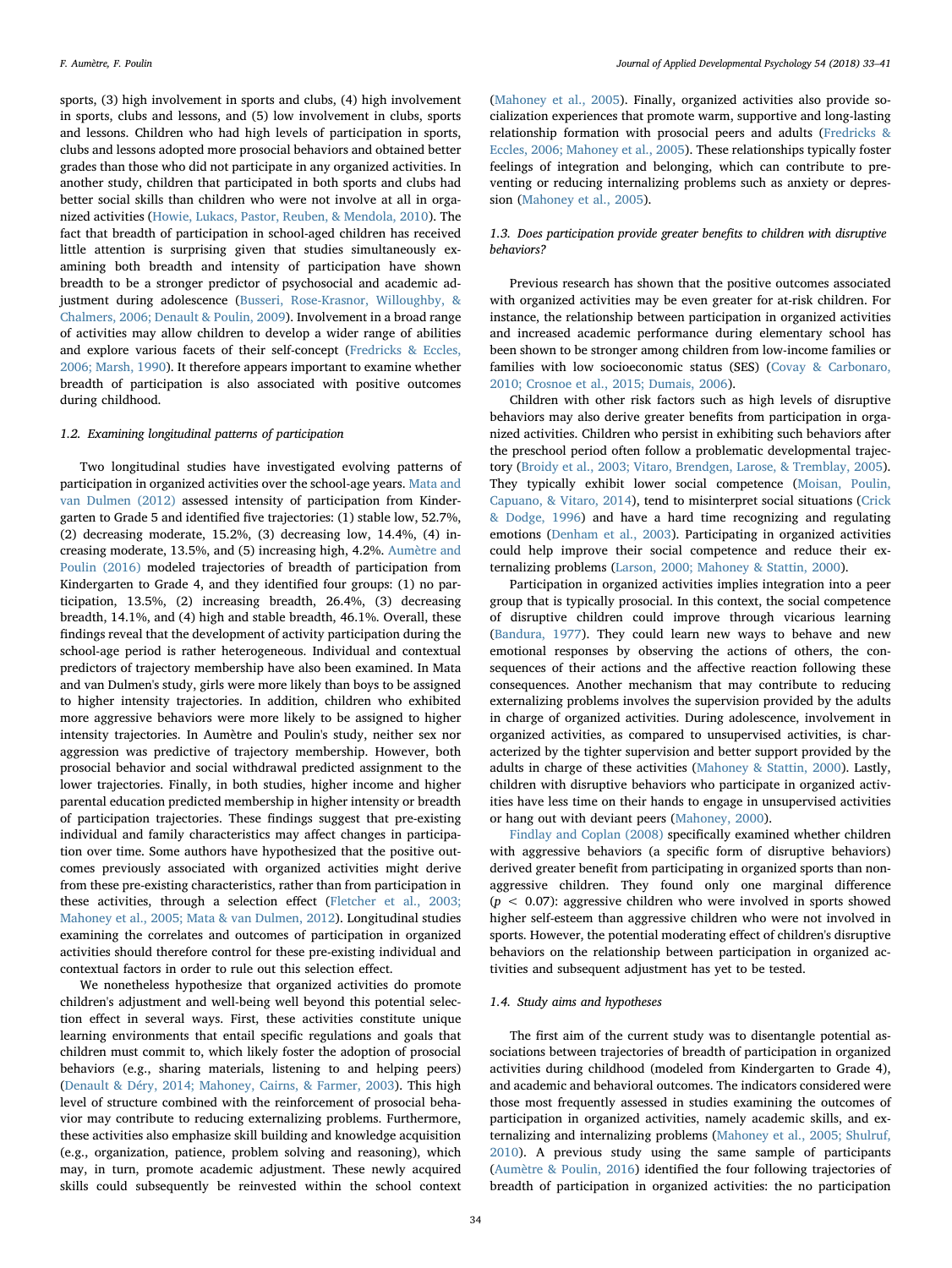group, the increasing group, the decreasing group, and the high and stable group. In the current study, children assigned to both the increasing and high trajectories were expected to display better academic and behavioral outcomes (i.e. higher academic skills, and fewer externalizing and internalizing problems) than children assigned to the no participation or decreasing trajectories in Grade 4.

To account for potential selection effects, some individual and contextual covariates were included in the analyses: (1) child's sex, based on previously documented sex differences with regard to organized activity participation and adjustment ([Feldman & Matjasko,](#page-7-23) [2005; Fredricks & Eccles, 2006; Mata & van Dulmen, 2012\)](#page-7-23), (2) mother's education, given that higher parental educational status has repeatedly been associated with both involvement in organized activities and adjustment among children [\(Aumètre & Poulin, 2016; Mata & van](#page-7-12) Dulmen, 2012; NICHD [Early Child Care Research Network](#page-7-12), 2004); and (3) child behavior and school readiness (in Kindergarten) prior to participation in organized activities, to account for potential stability over the years ([Aumètre & Poulin, 2016; Mahoney et al., 2005; Mata &](#page-7-12) [van Dulmen, 2012\)](#page-7-12).

The second aim was to investigate whether the children's disruptive behavior status in Kindergarten (high versus low levels of disruptive behaviors) moderated the relationship between trajectories of breadth of participation in organized activities and academic and behavioral outcomes. Previously hypothesized differences between trajectories with regard to academic and behavioral outcomes were expected to be greater for children displaying high levels of disruptive behaviors in Kindergarten.

#### 2. Method

#### 2.1. Participants and research design

The data used in this study was collected in the context of a broader research project involving Kindergarten children displaying high levels of disruptive behaviors, and investigating the impact of a program aimed at preventing violence and school dropout. In order to recruit a sufficient number of participants, three consecutive youth cohorts from over 40 different schools in a large urban Canadian city were screened for the study in 2002, 2003, and 2004, respectively.

The following steps and criteria were used to screen and recruit students displaying high levels of disruptive behaviors. Written parental consent was collected prior to screening (90% agreed). At the beginning of October, the teachers were asked to complete a screening questionnaire for each student in their class (see description below). The same questionnaire was sent to the parents. Students whose total score on the scale was above the 65th percentile both in class (based on teacher ratings) and at home (based on parent ratings) were identified as displaying a high level of disruptive behaviors (high-disruptive). These students were then randomly assigned to control or intervention conditions (the children's intervention status – control or intervention – was included as a control variable in the current analyses). Another group of students whose total score was below the 65th percentile for both teacher and parent ratings was also recruited among the remaining participants (low-disruptive). These students were not involved in the intervention but took part in the same assessments. In total, 3774 students were screened. The final sample consisted of 1038 children (62% boys; mean age =  $65.2$  month,  $SD = 3.7$ ) including 320 high-disruptive and 718 low-disruptive children.

In Kindergarten, 72% of the participants lived in intact two-parent families. Their average gross family income was \$60,900 per year, with 7% of families having an annual income of less than \$20,000 and 18% of families having an annual income of more than \$100,000. Most parents had completed post-secondary studies (mothers = 69.1%; fathers = 64.0%). Most of the families originated from Canada (85.5%), and all were French-speaking.

Some participants could not be included in the analyses on account

of missing data. In Grade 4, data were collected for 548 participants (245 high-disruptive and 303 low-disruptive), and only these participants were included in the current study analyses. Chi square and t-test analyses were performed to determine whether these participants  $(N = 548)$  differed from the excluded participants  $(N = 490)$ . The results revealed that the participants included in the analyses were more likely to live in intact families ( $\chi^2[1] = 5.145; p = 0.023$ ), to come from families with higher annual incomes  $(t[915] = -3.559;$  $p < 0.001$ ) and to have mothers with higher education levels (t  $[871.313] = -2.543; p = 0.011$ .

#### 2.2. Procedures

Participation in organized activities was measured from Kindergarten to Grade 4 (five years) using a parent questionnaire completed each year in May. The scores for the children's externalizing and internalizing problems, and academic skills were based on teacher ratings collected in Kindergarten (November), as control variables, and in Grade 4 (May), as outcomes. The mother's level of education was also measured in Kindergarten (November) as a control variable. Parent and teacher questionnaires were distributed (and collected) in the schools by research assistants. The teachers sent the questionnaires to the parents, who were asked to return them in sealed envelopes. The parents and teachers received gift certificates to thank them for their participation in the research project. The study was approved by the Institutional Ethics Committee for Research Involving Human Subjects at the authors' university.

#### 2.3. Measures

#### 2.3.1. Disruptive behaviors screening instrument

This questionnaire contained 18 items targeting various forms of disruptive behavior including oppositional defiant disorder, conduct disorder, attention-deficit/hyperactivity disorder, and indirect aggression (DSM-IV, [American Psychiatric Association, 1994; Björkqvist,](#page-7-24) [Lagerspetz, & Österman, 1992](#page-7-24)). It was derived from the Questionnaire d'Évaluation des Comportements au Préscolaire (QECP; [Tremblay,](#page-8-1) [Desmarais-Gervais, Gagnon, & Charlebois, 1987](#page-8-1)). The response format was a 3-point Likert scale: (0) "never or not true" (1) "sometimes or somewhat true" and (2) "often or very true." The total score for the instrument could range from 0 to 36. Parents and teachers completed the same version and internal consistency was good ( $\alpha = 0.83$  for parents;  $\alpha = 0.93$ , for teachers).

## 2.3.2. Trajectories of breadth of participation in organized activities from Kindergarten to Grade 4

Every year, during the month of May, mothers were asked to fill out a questionnaire regarding their child's participation in organized activities. They were asked to identify all the organized activities that the child was currently involved in. Based on a pilot study suggesting that very few children in this age group participate in more than four activities, the questionnaire provided the mothers with four pre-determined spaces in which they could list their child's activities. For each activity, they were also asked to specify whether their child's participation lasted at least 30 min per week and whether adults were present during the activity. Unsupervised activities or activities that lasted < 30 min per week were not considered. The latter represented < 5% of the activities listed.

All the valid organized activities identified were then classified into six different types of activities based on the current literature: (1) individual sports (e.g. swimming), (2) team sports (e.g. soccer), (3) artistic activities (e.g. music, theater), (4) clubs and organizations (e.g. scouts), (5) religious activities (e.g. catechism), and (6) educational activities (e.g. language classes) (Denault [& Poulin, 2007; Larson,](#page-7-25) [Hansen, & Moneta, 2006](#page-7-25)). Breadth of participation was defined as the total number of types of activities each child was involved in. The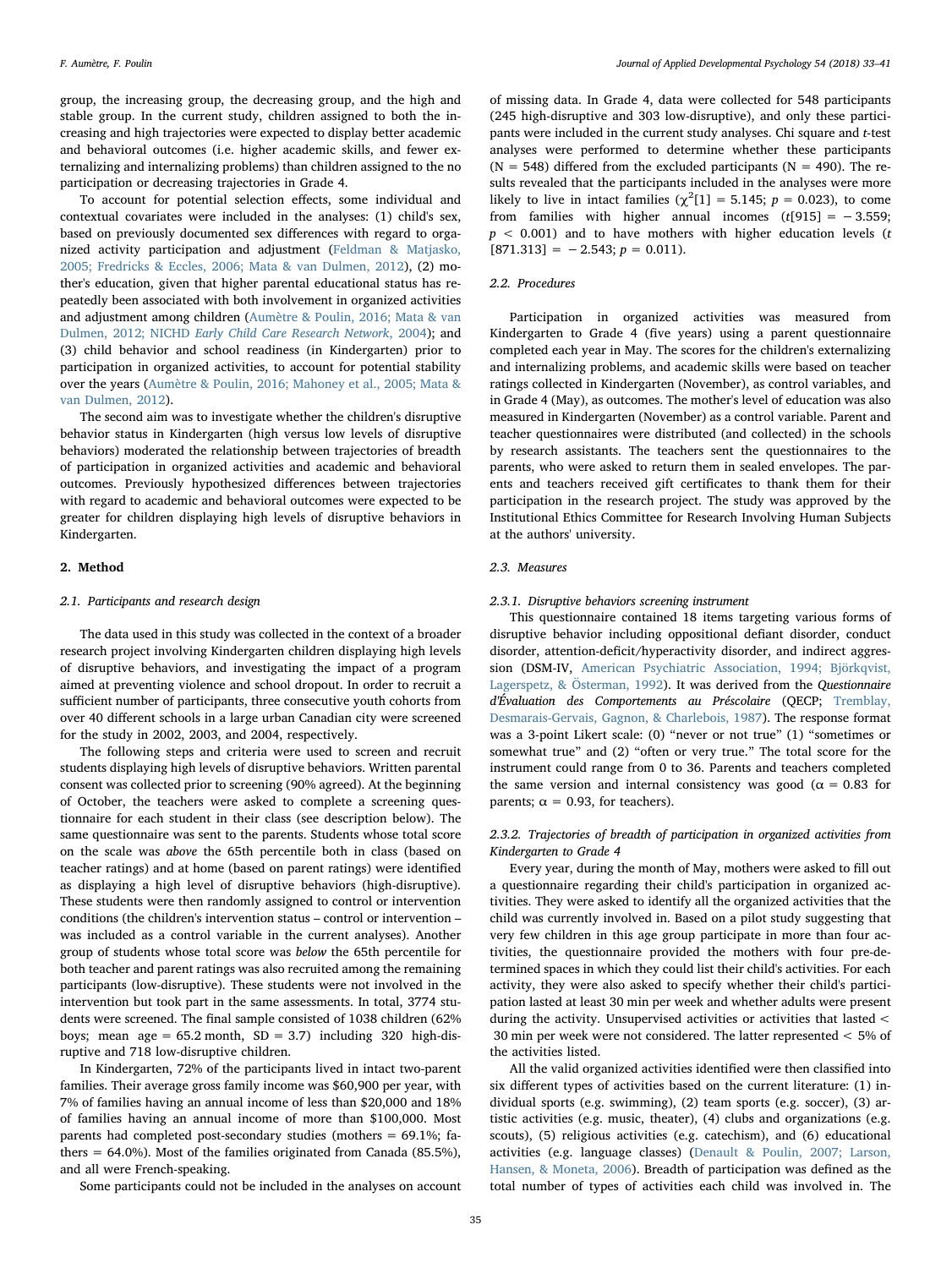breadth score could range from 0 to 4 since, as previously stated, mothers could report up to a maximum of four activities. Annual breadth of participation scores were computed for each participant from Kindergarten to Grade 4.

The developmental trajectories were identified and described in a previous study (see [Aumètre & Poulin, 2016,](#page-7-12) for a detailed account of the analytic strategy, model selection criteria, and model fit statistics). A group-based trajectory modeling (GBTM) procedure was used, with censored-normal distributions (PROC TRAJ in SAS; [Nagin, 1999, 2016](#page-8-2)). This analytic method was chosen over growth curve analysis because it can identify homogenous subpopulations following qualitatively different trajectories within a larger heterogeneous population (Jung  $\&$ [Wickrama, 2008; Nagin, 1999, 2005; Nesselroade, 1991\)](#page-7-26). Previous studies have shown that participation in organized activities (and changes in participation over time) are not homogenous across individuals (Hoff[erth & Sandberg, 2001; Mahoney, Harris, & Eccles, 2006;](#page-7-27) [Mata & van Dulmen, 2012; Simoncini & Caltabiono, 2012](#page-7-27)).

Two fit indicators were used to choose the final model: the Bayesian and Akaike Information Criterion (BIC and AIC). The four- and fivegroup models represented the best options. However, on a qualitative level, the five-group model proposed trajectories that were overly similar (BIC =  $-3933.85$ ; AIC =  $-3873.02$ ). The second best option (four-group model; BIC =  $-3936.24$ ; AIC =  $-3887.58$ ) was therefore used. The no participation group (cubic form, 13.5% of participants) consisted of children who did not participate in organized activities between Kindergarten and Grade 4. The increasing group (cubic form, 26.4% of participants) represented children who did not participate in organized activities in Kindergarten but then increased their participation up to Grade 4. The decreasing group (quadratic form, 14.1% of participants) consisted of children who participated in organized activities in Kindergarten, but then became intermittent participants between Grade 1 and Grade 4. Lastly, the high group (linear form, 46.1% of participants) represented children who participated in organized activities from Kindergarten to Grade 4 and presented the highest breadth scores. The estimated trajectories are displayed in [Fig. 1.](#page-3-0)

#### 2.3.3. Externalizing and internalizing problems in Grade 4

The Social Behavior Questionnaire was initially developed for the Quebec Longitudinal Study of Child Development [\(ISQ, 2001](#page-7-28)) by combining items from an array of previously validated instruments ([Achenbach, 1991; Boyle et al., 1993; Tremblay et al., 1987\)](#page-7-29). Its response format is a 6-point Likert scale, with 1 corresponding to "never or not true" and 6 corresponding to "often or very true". Two subscales from the teacher rating instrument were used in the current study: (1) externalizing problems (35 items;  $\alpha = 0.97$ ; e.g.: "damaged or broke his own things", "could not sit still, was restless or hyperactive", "was rebellious or refused to comply") and (2) internalizing problems (23 items;  $\alpha = 0.89$ ; e.g.: "seemed unhappy or sad", "avoided the other

<span id="page-3-0"></span>

children", "was overly fearful or anxious"). The scores for each scale were computed by averaging all item responses.

#### 2.3.4. Academic skills in Grade 4

Academic skills were measured using a 7-item teacher questionnaire previously used by [van Lier et al. \(2012\)](#page-7-30). The items tapped the following academic skills: reading comprehension, oral reading, oral expression, writing, arithmetic, problem solving, and global academic skills. The teachers rated the children on all skills using the following 5 point Likert scale: (1) "well below average", (2) "slightly below average", (3) "average", (4) "slightly above average", or (5) "well above average". Internal consistency was excellent ( $\alpha = 0.96$ ). The global score for this scale was computed by averaging all item responses.

#### 2.3.5. Covariates in Kindergarten

The variables were collected in the fall (November) of Kindergarten six months prior to the assessment of activity participation. Externalizing and internalizing problems were assessed through teacher ratings using the same instrument subsequently used in Grade 4. Since academic skills cannot technically be assessed in Kindergarten, we measured the children's academic readiness using the Language and Cognitive Development subscale from the Early Development Instrument (EDI; [Janus & O](#page-7-31)fford, 2007). This subscale was completed by the Kindergarten teacher and encompassed four subsets: basic numeracy skills, basic literacy skills, advanced literacy skills, and memory. The items from the four subsets were combined to produce an overall language and cognitive development score (alpha = 0.88). Finally, mother's education was operationalized as the total number of years spent in educational institutions and was self-reported.

## 2.4. Data analytic strategy

The current study investigates potential associations between trajectories of breadth of participation in organized activities, and academic and behavioral indicators. Analyses of variance were performed to disentangle the associations found between these trajectories and academic skills, and externalizing and internalizing problems ([Huberty](#page-7-32) [& Petoskey, 2000](#page-7-32)). Pillai's trace test (V), generally referred to as the most powerful and robust statistic, was used ([Field, 2009\)](#page-7-33). Partial correlations were performed between the three dependent variables to determine whether they should be analyzed in a multivariate model. Based on the results, externalizing and internalizing problems were analyzed simultaneously in a multivariate model,  $(r = 0.41,$  $p < 0.001$ ; [Cohen, 1988](#page-7-34)), while academic skills were examined separately in a univariate model ( $r < 0.30$  with both externalizing and internalizing problems). Analyses of variance were conducted in two steps: first, without including any covariates, and, second, including the appropriate covariates for each academic and behavioral indicator. Our goal was to examine whether the significant differences observed in the first set of analyses would persist after the control variables were included. Bivariate correlations indicated that child's sex, externalizing problems in Kindergarten, internalizing problems in Kindergarten, and mother's education should be controlled for when investigating externalizing and internalizing problems in Grade 4. When examining academic skills, child's sex, school readiness in Kindergarten, mother's education, and intervention status were included as covariates. Bonferroni's post hoc tests were used to disentangle significant results among all the different trajectories. Effect sizes were computed using the Partial Eta square  $(\eta_p^2)$ , which is the advised method when control variables are included in the research design ([Richardson, 2011\)](#page-8-3). To investigate the potential moderating effect of child's disruptive behavior status on the associations found between the trajectories of breadth of participation, and child's academic and behavioral indicators, the analyses of variance were re-conducted including the interaction term Breadth trajectory X Disruptive behaviors (high/low). For the missing Fig. 1. Observed and estimated parameters for the breadth trajectories. data (Grade 4 outcomes), listwise deletion was used. This method is not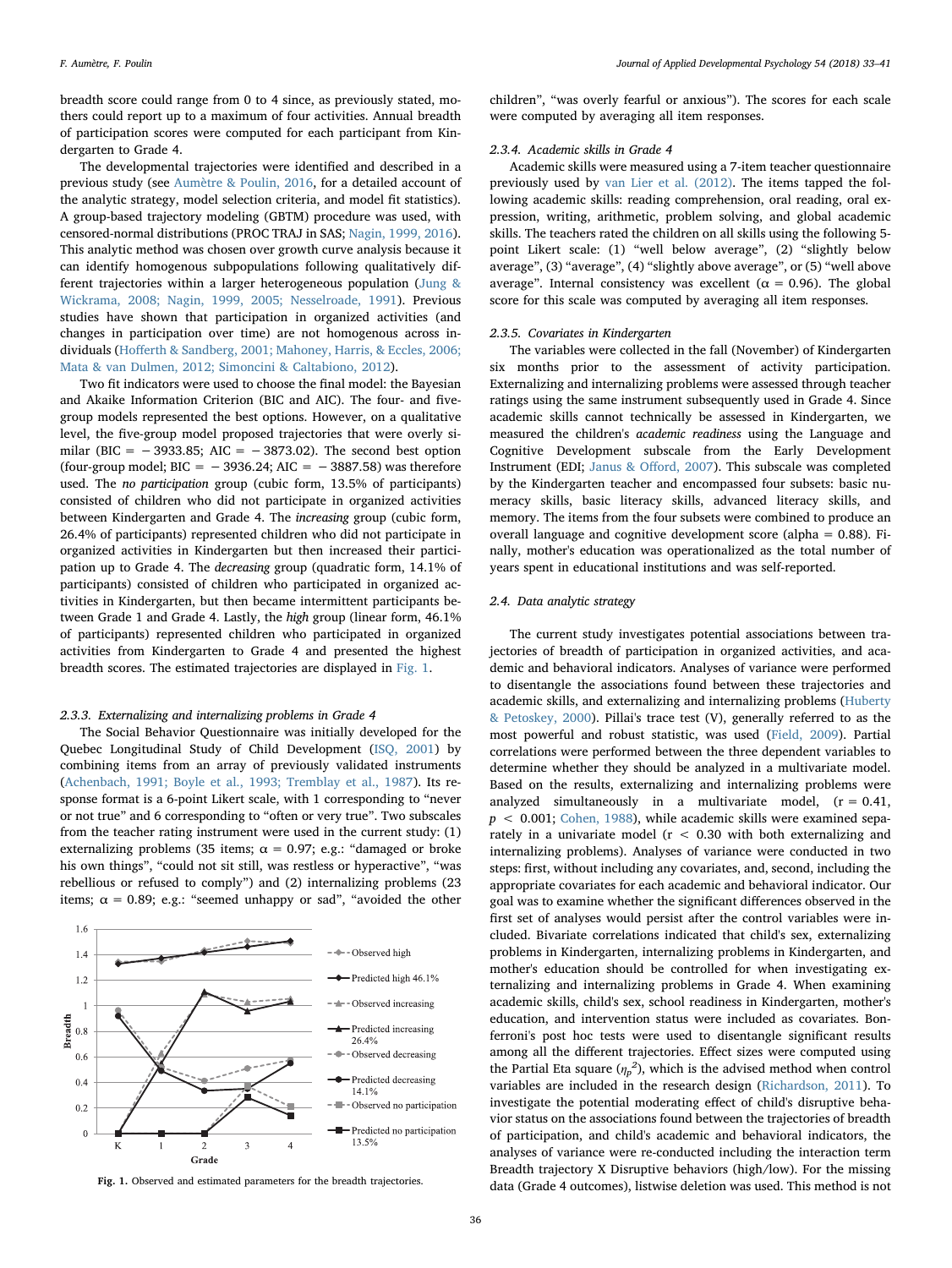#### <span id="page-4-0"></span>Table 1

Comparison of breadth trajectories: descriptive data, ANOVAs and post hoc test results.

| Academic and behavioral indicators (Grade 4) | Breadth trajectories |                |                |                | df      | $\boldsymbol{F}$ | $\eta_p^2$ | Post hoc         |
|----------------------------------------------|----------------------|----------------|----------------|----------------|---------|------------------|------------|------------------|
|                                              | NP<br>M(SD)          | M(SD)          | D<br>M(SD)     | H<br>M(SD)     |         |                  |            |                  |
| Externalizing problems                       | 2.10<br>(0.10)       | 1.94<br>(0.07) | 2.00<br>(0.09) | 1.79<br>(0.05) | (3,544) | $3.83**$         | 0.021      | H < NP           |
| Internalizing problems                       | 2.23<br>(0.09)       | 2.13<br>(0.07) | 2.17<br>(0.07) | 1.89<br>(0.04) | (3,544) | $8.21*$          | 0.043      | $H < I$ , D & NP |
| Academic skills                              | 2.77<br>(0.14)       | 3.26<br>(0.11) | 2.82<br>(0.13) | 3.35<br>(0.06) | (3,544) | $8.49***$        | 0.045      | I & H > D & NP   |

Note,  $n = 548$ ; NP = no participation, I = increasing, D = decreasing, H = high.

<span id="page-4-2"></span>\*\*  $p \, < \, 0.01$ .

<span id="page-4-4"></span>\*\*\*  $p < 0.001$ .

generally recommended and is often considered obsolete. However, in the current study, multiple imputations could not be used because the percentage of missing data was too high (47%) ([Lee & Simpson, 2014](#page-7-35)), nor could Full Information Maximum Likelihood (FIML) because the sample size was too small and the data were not missing at random (MAR) ([Little, Jorgensen, Lang, & Moore, 2013; Schafer & Graham,](#page-7-36) [2002\)](#page-7-36). Nevertheless, including the covariables in the analyses of variance reduced the bias inherent in listwise deletion ([Graham, 2009](#page-7-37)).

#### 3. Results

#### 3.1. Descriptive data

The means and standard deviations for all Grade 4 academic and behavioral indicators are displayed for each trajectory (see [Table 1](#page-4-0)). Bivariate correlations between academic and behavioral indicators, and control variables are provided in [Table 2](#page-4-1). Externalizing and internalizing problems were normalized using logarithmic transformations because their distributions were revealed to be asymmetric in both Kindergarten and Grade 4. The means for the three outcomes considered (i.e., academic skills, externalizing problems and internalizing problems) were also compared between children initially classified as "low-disruptive" and those initially classified as "high-disruptive", given that disruptive behavior status was conceptualized as a potential moderator in the current study. Children classified as "high-disruptive" displayed more externalizing  $(t(549) = 12.46, p < 0.001)$  and internalizing problems ( $t(549) = 6.55$ ,  $p < 0.001$ ) than their counterparts in Grade 4 (high-disruptive externalizing problems mean = 2.28; highdisruptive externalizing problems mean  $= 1.54$ ; high-disruptive internalizing problems mean = 2.25; low-disruptive internalizing problems mean = 1.89). They also exhibited lower academic skills based on teacher ratings  $(t(549) = -6.28, p < 0.001$ ; high-disruptive

#### <span id="page-4-1"></span>Table 2

Comparison of breadth trajectories: descriptive data, ANCOVAs and post hoc test results.

mean =  $2.88$ ; low-disruptive mean =  $3.40$ ).

#### 3.2. Differences between breadth trajectories with regard to academic and behavioral indicators

Prior to the inclusion of the covariates, significant differences were observed between the trajectories with regard to both externalizing and internalizing problems (V = 0.05,  $F(3, 544) = 4.46$ ,  $p < 0.001$ ; see [Table 1\)](#page-4-0). Children assigned to the high trajectory displayed fewer externalizing problems than children assigned to the no participation trajectory ( $p = 0.011$ ) as well as fewer internalizing problems than children assigned to the no participation ( $p = 0.001$ ), increasing  $(p = 0.010)$ , and decreasing trajectories  $(p = 0.002)$  in Grade 4. With respect to academic skills, children assigned to the increasing and high trajectories scored higher than children assigned to the no participation and decreasing trajectories did ( $p < 0.05$ ). The effect size of the breadth trajectories was found to be small for externalizing problems  $(\eta_p^2 = 0.021)$ , and small to medium for both internalizing problems  $(\eta_p^2 = 0.043)$  and academic skills  $(\eta_p^2 = 0.045)$ .

Following the inclusion of the covariates, only the scores for internalizing problems differed between the trajectories ( $V = 0.03$ ,  $F(3)$ , 497) = 2.34,  $p < 0.05$ ; see [Table 2](#page-4-1) for a detailed account of the analyses including the covariates). Children assigned to the high trajectory displayed fewer internalizing problems than children assigned to both the no participation and decreasing trajectories ( $p = 0.03$ ) in Grade 4. The effect size of the breadth trajectories was now small for internalizing problems ( $\eta_p^2 = 0.028$ , as compared to 0.043 prior to the inclusion of covariates) but nonetheless larger than that of both mother's education ( $\eta_p^2$  = 0.005), and prior externalizing ( $\eta_p^2$  = 0.024) and internalizing problems ( $\eta_p^2 = 0.006$ ), as assessed in Kindergarten. With regard to externalizing problems and academic skills, the best predictor of differences between the trajectories was prior level of adjustment,

| Academic and behavioral |          | Correlations with covariates (Kindergarten) |                   |                           |                    | Breadth trajectories |                |                |          | F       | $\eta_p$ <sup>2</sup> | Post hoc                 |
|-------------------------|----------|---------------------------------------------|-------------------|---------------------------|--------------------|----------------------|----------------|----------------|----------|---------|-----------------------|--------------------------|
| indicators (Grade 4)    | Sex      | Prior level of<br>adj.                      | Mother's<br>educ. | Intervention<br>condition | <b>NP</b><br>M(SD) | M(SD)                | D<br>M(SD)     | Н<br>M(SD)     |          |         |                       |                          |
| Externalizing problems  |          | $0.20**$ 0.52**                             | $-0.21**$         | 0.03                      | 2.10<br>(0.10)     | 1.94<br>(0.07)       | 2.00<br>(0.09) | 1.79<br>(0.05) | (3, 498) | 1.16    | 0.007                 | -                        |
| Internalizing problems  | $0.12*$  | $0.19**$                                    | $-0.16**$         | $-0.02$                   | 2.23<br>(0.09)     | 2.13<br>(0.07)       | 2.17<br>(0.07) | 1.89<br>(0.04) | (3.498)  | $4.70*$ | 0.028                 | $H < D$ &<br><b>NP</b>   |
| Academic skills         | $-0.12*$ | $0.49**$                                    | $0.27**$          | $-0.12*$                  | 2.77<br>(0.14)     | 3.26<br>(0.11)       | 2.82<br>(0.13) | 3.35<br>(0.06) | (3, 474) | 2.26    | 0.014                 | $\overline{\phantom{0}}$ |

Note.  $n = 548$ ; sex (0 = girl, 1 = boy); NP = no participation, I = increasing, D = decreasing, H = high.

<span id="page-4-7"></span> $p < 0.10$ .

<span id="page-4-6"></span> $p < 0.01$ .

<span id="page-4-5"></span>\*\*  $p$  < 0.001.

<span id="page-4-3"></span> $p < 0.05$ .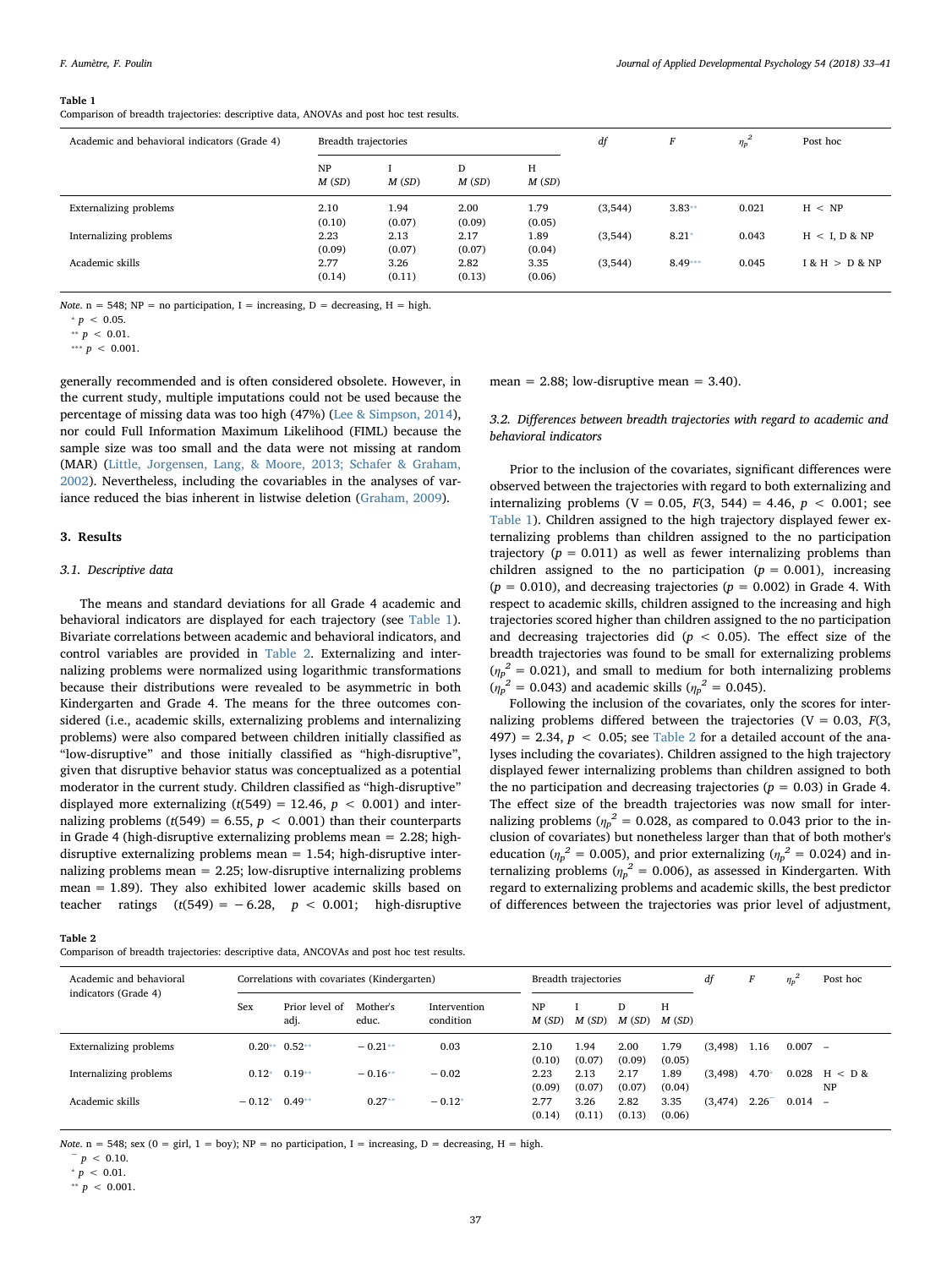assessed in Kindergarten (externalizing problems,  $\eta_p^2 = 0.280$ ; school readiness,  $\eta_p^2 = 0.182$ ). When combined, these results suggest that internalizing problems may be less stable in childhood than externalizing problems and academic skills.

#### 3.3. Moderating effect of disruptive behaviors

The Breadth trajectory  $\times$  Disruptive behaviors interaction was not significant for externalizing or internalizing problems ( $V = 0.01$ ,  $F(3)$ , 544) = 0.43, *ns*), nor for academic skills ( $F(3, 544) = 1.76$ , *ns*), which reveals that children's disruptive behavior status did not moderate the relationship between the breadth trajectories, and academic and behavioral indicators. The interaction remained non-significant after the covariates were included in the model.

#### 4. Discussion

The main goal of this study was to examine whether academic and behavioral adjustment indicators in Grade 4 were related to trajectories of breadth of participation in organized activities modeled from Kindergarten to Grade 4. The findings confirmed our first hypothesis, revealing that assignment to the higher breadth trajectories was globally associated with better scores for academic and behavioral outcomes in Grade 4. However, no significant differences among the trajectory groups with regard to academic skills or externalizing problems persisted after their baseline levels in Kindergarten and some prior family variables were controlled for. Contrary to our second hypothesis, the associations observed between breadth trajectory membership, and academic and behavioral outcomes were not moderated by the children's disruptive behavior status.

#### 4.1. Breadth trajectories and academic and behavioral outcomes

Having identified four heterogeneous trajectories of breadth of participation in organized activities from Kindergarten to Grade 4 in a previous study using the same participant sample ([Aumètre & Poulin,](#page-7-12) [2016\)](#page-7-12), we wondered whether trajectory membership might exert differential effects on child adjustment. On a theoretical level, being exposed to a wider range of skills, contexts, and people was thought likely to impact children's subsequent adjustment at some point. Accordingly, our findings revealed that children assigned to both the increasing and high trajectories were rated as more academically competent by their teachers in Grade 4. Furthermore, children assigned to the high trajectory displayed lower externalizing problems in Grade 4 than children assigned to the no participation trajectory, and lower internalizing problems than children assigned to both the no participation and decreasing trajectories. Previous findings have revealed that youths reporting organized activity participation of longer duration and higher intensity show better adjustment during childhood [\(Denault & Déry,](#page-7-1) [2014; Metsäpelto & Pulkkinen, 2012; Simoncini & Caltabiono, 2012](#page-7-1)). Greater breadth of participation during the adolescent years has also been associated with better adjustment ([Denault & Poulin, 2009;](#page-7-38) [Feldman & Matjasko, 2007; Fredricks & Eccles, 2006](#page-7-38)). The current study is the very first to yield empirical knowledge on the outcomes of breadth trajectories during childhood. Once the participants' sex, academic and behavioral adjustment levels in Kindergarten as well as mother's education were included as covariates in the analyses, only one significant result remained: children assigned to the high and stable trajectory exhibited lower internalizing problems than those assigned to the no participation and decreasing trajectories.

Beyond the associations previously reported between breadth trajectories and academic and behavioral outcomes in Grade 4, our most interesting finding lies in our subsequent examination of effect sizes, which revealed that, in our tested model (including child's sex, prior externalizing and internalizing problems in Kindergarten, and mother's education), breadth trajectories were in fact the strongest predictor of internalizing problems in Grade 4. Several mechanisms may be involved. First, as previously stated by [Mahoney et al. \(2005\)](#page-7-2), organized activities promote the acquisition of new skills, which may have an ensuing positive impact on children's sense of competence and global self-esteem. Children in higher breadth trajectories also likely have a better opportunity to develop an array of different skills given their simultaneous involvement in various activity domains over longer periods of time [\(Fredricks & Eccles, 2006](#page-7-10)). Furthermore, given that the context of organized activities typically involves positive relationships with other peers and responsible adults, children involved in a larger pool of activities are especially likely to benefit from numerous sources of emotional support and to enjoy greater feelings of belongingness across multiple activity contexts ([Fredricks & Eccles, 2006; Mahoney](#page-7-10) [et al., 2005](#page-7-10)). Vicarious learning could also be involved ([Bandura,](#page-7-19) [1977\)](#page-7-19). For instance, children may learn effective strategies for coping with their problems or distress from prosocial peers with whom they interact in the context of organized activities, which could prevent or reduce internalizing problems. On the other hand, the strongest predictors of academic skills and externalizing problems in Grade 4 were revealed to be prior academic and behavioral indicators (as measured in Kindergarten).

Thus, in our study, trajectories of breadth of participation in organized activities did not predict either externalizing problems or academic skills in Grade 4. Several hypotheses can be put forward to explain these results. On the one hand, it is possible that participating in a wider variety of organized activities has no real impact on externalizing problems or academic skills during childhood. For instance, externalizing problems and academic skills may be more stable and unbending in childhood than internalizing problems, which would make them more difficult to alter over time. Therefore, some of the previous studies reporting benefits of organized activities with regard to academic skills and externalizing problems in childhood [\(Dumais, 2006;](#page-7-39) [Simoncini & Caltabiono, 2012](#page-7-39)) may have captured a selection effect rather than actual outcomes of different trajectories of participation in organized activities. It is also possible that other dimensions of organized activities, not considered in the current study, (i.e., intensity, type, duration) may impact these variables whereas breadth does not. Indeed, recent findings lend support to this hypothesis, showing that higher intensity of participation was predictive of lower externalizing problems during childhood, even when behavioral adjustment in Kindergarten was controlled for [\(Denault & Déry, 2014\)](#page-7-1). As for the lack of associations between breadth trajectories and academic skills in Grade 4 after the covariates were included, it may be that the breadth scores of our study participants were generally low (with 69.8 to 81.4% of children reporting simultaneous involvement in fewer than two organized activities). During adolescence, youths gain access to a wider range of activities [\(Fletcher et al., 2003\)](#page-7-3) and their breadth scores generally tend to be higher [\(Busseri et al., 2006](#page-7-9)). This may help explain why greater breadth of participation has previously been linked to higher academic performance in adolescence whereas this was not the case in the current study. It could also be that more organized activities take place in the school setting during adolescence ([Fletcher et al.,](#page-7-3) [2003\)](#page-7-3), which could in turn increase school engagement and therefore foster academic skills. On the other hand, it is possible that breadth of participation does indeed have an impact on these indicators, but that the method used in our study did not bring it out. Further research on these questions, using different methods, is needed.

As mentioned above, the participants' breadth scores in this study were generally low (very few students were reported to participate in two or more types of activities). In other studies, intensity of participation has been shown to vary a great deal from one individual to another during childhood ([Denault & Déry, 2014; Ho](#page-7-1)fferth & Sandberg, [2001; Mata & van Dulmen, 2012; Simoncini & Caltabiono, 2012](#page-7-1)). Thus, it is possible that intensity of participation is the most easily quantifiable dimension of participation in organized activities among children. Nevertheless, future studies should consider breadth of participation in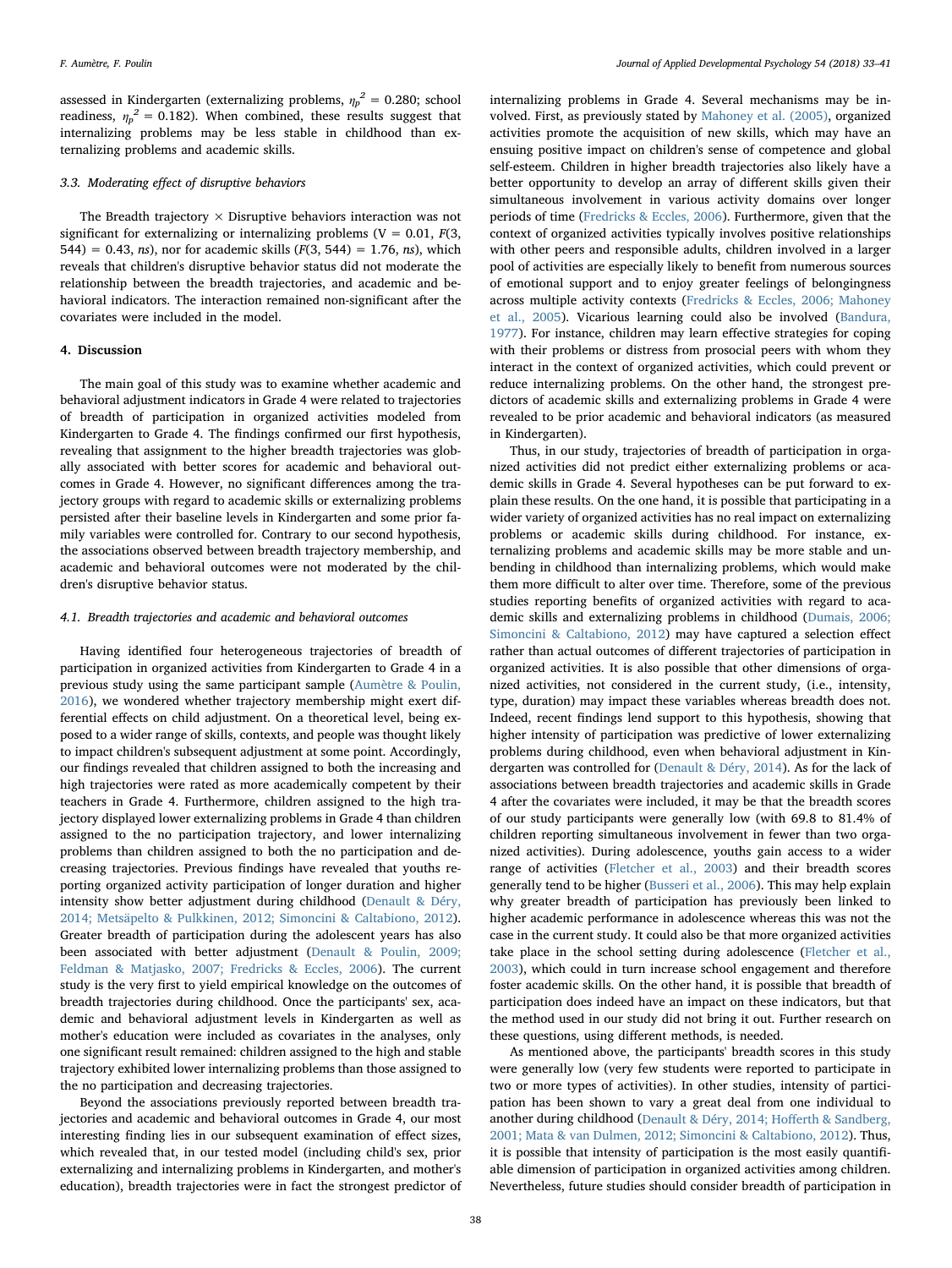conjunction with intensity.

Several researchers have suggested that the benefits of organized activities are likely the result of individual and contextual factors preceding participation in such activities (selection effect; [Covay &](#page-7-13) Carbonaro, 2010; Hoff[erth & Sandberg, 2001; Mata & van Dulmen,](#page-7-13) [2012\)](#page-7-13). As such, better-adjusted children would be more likely to participate in organized activities than children experiencing difficulties. Our findings partially corroborate this hypothesis and highlight the need to account for the baseline levels of some individual and contextual variables in order to bring out the real contribution of organized activities to childhood adjustment as compared to other potential confounding variables. To ensure such a rigorous assessment, the use of a longitudinal design (where potential confounding variables are measured prior to the evaluation of participation in organized activities) as well as both the calculation and report of effect sizes are essential requirements. In any case, although our results partially support the selection effect hypothesis, it is important to note that the effect of the breadth trajectories on internalizing problems persisted even after the aforementioned covariates were included.

## 4.2. Investigating children's disruptive behavior status as a potential moderator

Academic and behavioral benefits were initially expected to be more obvious among children classified as "high-disruptive" in Kindergarten but our findings failed to support this hypothesis. Potential explanations abound. First, our measure of disruptive behaviors may not have allowed for proper testing of the postulated moderating effect. Children were classified into the "high-disruptive" or "low-disruptive" subgroups without referring to a validated clinical threshold. Second, a conceptual overlap between the moderator (disruptive behaviors) and at least one of the outcomes (externalizing problems) might explain why no moderating effect was found for this outcome. Third, there may in fact be no moderation or this effect may only show up later in life, such as during the adolescent years. Other variables may also exert a more sizeable moderating effect, for example, gross family income or socioeconomic status, both of which have previously been identified as moderators in the organized activities literature ([Covay & Carbonaro, 2010; Crosnoe et al., 2015; Dumais,](#page-7-13) [2006\)](#page-7-13). Fourth, it is possible that disruptive behaviors do in fact moderate the relationship between breadth of participation and other adjustment indicators that were not considered in this study, such as social competence, friendship quality or emotion regulation. Finally, disruptive behaviors may exert a moderating effect on the relationship between dimensions of participation in organized activities other than breadth (e.g., intensity, type of activity) and adjustment during childhood. For instance, some types of activities (e.g., sports) may provide greater benefits for children displaying high levels of disruptive behaviors compared to their counterparts. [Mata and van Dulmen \(2012\)](#page-7-11) have suggested that parents of aggressive children may be more likely to enlist them in sports, considering this activity type a way for their children to channel their aggression. If children exhibiting high levels of disruptive behaviors do in fact tend to participate exclusively in sports activities, this could help explain the lack of a moderation effect in the current study, as it would reduce these children's breadth scores.

#### 4.3. Strengths, limitations and future research directions

As previously stated, the current study has numerous methodological strengths, including the use of a five-year longitudinal design in which participation in organized activities was captured yearly (thus allowing for trajectory modeling) as well as the inclusion of baseline levels of targeted outcomes as covariates in the model, making the study more rigorous. It is, however, worth noting that this study also has some limitations. First, even though it is longitudinal, the design remains correlational, meaning that the directionality of the effects

cannot be ascertained (which is almost always the case in this literature). Second, our findings may not be easily generalizable given that (1) as a result of financial constraints, a substantial portion of the initial sample was excluded from the research project, thus decreasing the number of participants, and that (2) the sample was quite homogeneous in terms of sociodemographics (mainly originating from Quebec, all French-speaking). Third, missing data for outcomes in Grade 4 were handled using listwise deletion, a technique that is inherently biased, and may have limited the generalizability of our results. However, this technique remained the best option for this study.

In terms of future research directions, we find it relevant to underline once again that the current study only focused on one dimension of organized activity participation, namely breadth, whereas previous studies using adolescent samples examined several dimensions simultaneously. For instance, [Viau and Poulin \(2015\)](#page-8-4) examined activity portfolios (types) as well as both intensity and duration of participation in late adolescence (ages 14–17). Furthermore, some recently developed data analytic methods such as latent class analyses (LCA; [Lanza,](#page-7-40) [Collins, Lemmon, & Schafer, 2007](#page-7-40)), joint trajectories [\(Muthén &](#page-8-5) [Muthén, 2007\)](#page-8-5) and latent transition analyses (LTA; [Collins & Lanza,](#page-7-41) [2013\)](#page-7-41) could facilitate the task of researchers when it comes to the simultaneous examination of multiple dimensions of participation. Such methods could clarify the specific outcomes associated with each dimension. Associations between breadth scores, and externalizing problems and academic skills could also be re-examined with another sample. Moreover, other potential moderators such as school readiness and academic adjustment issues could be tested. Potential mediators between breadth trajectories and internalizing problems, such as the sense of competence experienced when performing the activity, and the quality of the relationships formed with organized activity peers and adult leaders, should also be studied. Finally, participation in organized activities during the preschool years has received very little attention despite the fact that such activities are often available and enrolled in before Kindergarten.

### 4.4. Conclusions and practical implications

The findings of the current study suggest that greater breadth of participation in organized activities may hold promise when it comes to preventing internalizing problems during childhood. Our results add to previous studies reporting other benefits of participation in organized activities, such as higher social competence, lower behavioral problems ([Denault & Déry, 2014; Howie et al., 2010; Simoncini & Caltabiono,](#page-7-1) [2012\)](#page-7-1) and higher academic performance ([Covay & Carbonaro, 2010;](#page-7-13) [Crosnoe et al., 2015](#page-7-13)). When combined, these results really do highlight the potential contribution of organized activities with regard to preventing subsequent adjustment issues. Furthermore, unlike targeted intervention where access is typically limited to at-risk children, organized activities are open to all, making them a less stigmatizing intervention strategy [\(Denault & Déry, 2014\)](#page-7-1). As these activities are also associated with play, they may encourage commitment among children while promoting the retention of new skills and their generalization to other contexts [\(Lieberman, 1977; Piaget, 1999\)](#page-7-42). Parents and educators should be informed of the associations between participation profiles and psychosocial outcomes to increase awareness of the benefits of enrolling children in such activities. Moreover, [Fletcher et al. \(2003\)](#page-7-3) pointed out that access to organized activities remains limited during childhood since most activities are provided in the community rather than at school, increasing both costs and driving time for parents. This portrayal matches our assessment of the situation in Quebec [\(Denault &](#page-7-1) [Déry, 2014\)](#page-7-1) and again supports our selection effect hypothesis. Since the children in our sample were more likely to come from intact families with higher annual incomes and higher levels of education, they may have had greater opportunities to engage in organized activities. In order for all children to gain access to organized activities, these activities could be provided within the school system as both prevention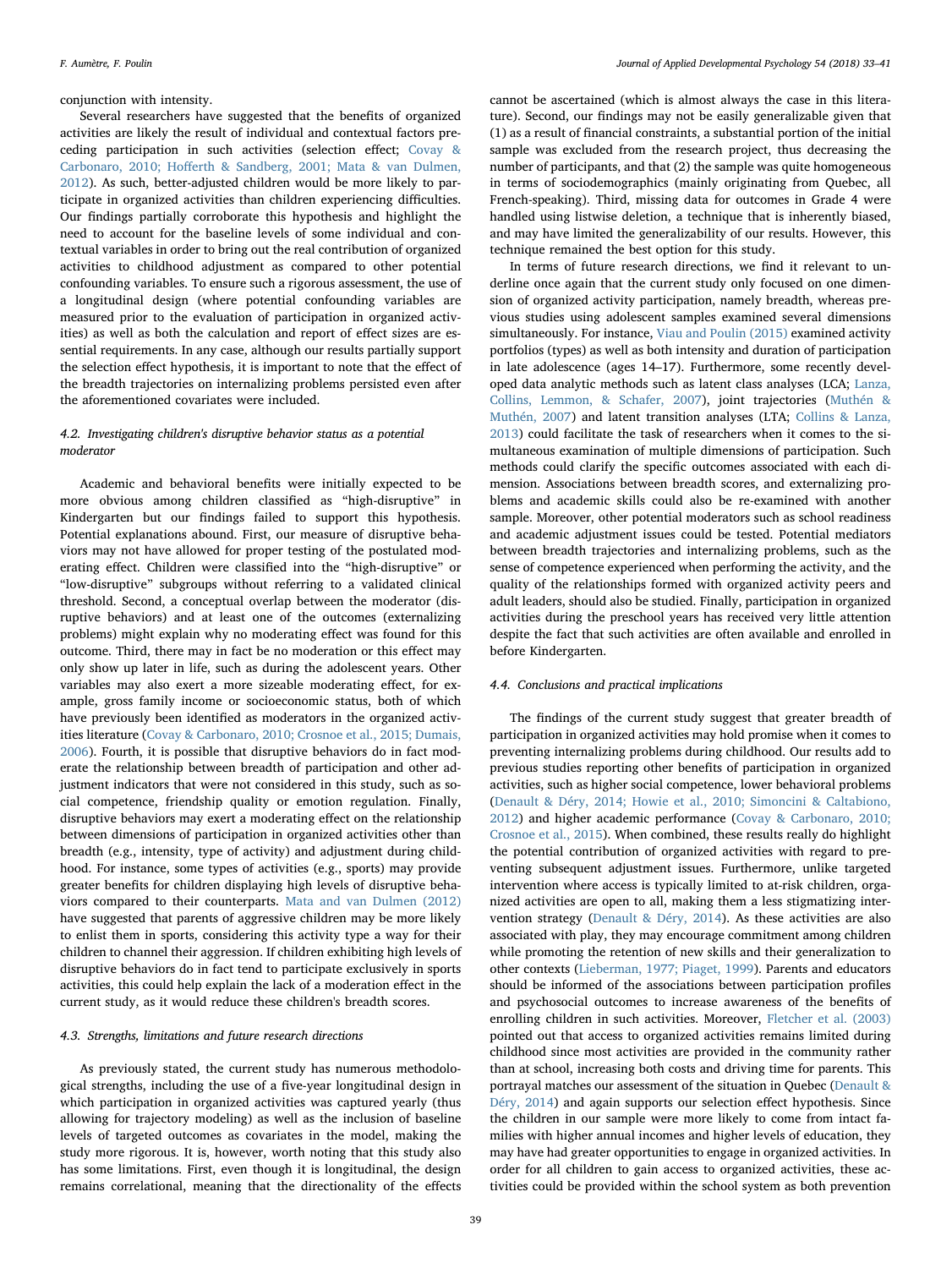and positive youth development programs.

#### Acknowledgements

This work was supported by research grants from the Social Sciences and Humanities Research Council of Canada [Grant 410-2005- 1195], the Canadian Institutes for Health Research [Grant 6840- 94081], and the Fonds de Recherche du Québec - Société et Culture [Scholarship 184845]. The authors also wish to thank the teachers, parents, and children who participated in this study.

#### References

- <span id="page-7-29"></span>Achenbach, T. M. (1991). [Manual for the child behavior checklist 4](http://refhub.elsevier.com/S0193-3973(17)30323-4/rf0005)–18 and 1991 profile. [Burlington: Department of Psychiatry, University of Vermont](http://refhub.elsevier.com/S0193-3973(17)30323-4/rf0005).
- <span id="page-7-24"></span>American Psychiatric Association (1994). [Diagnostic and statistical manual of mental dis](http://refhub.elsevier.com/S0193-3973(17)30323-4/rf0010)orders [\(4th ed.\). Washington DC: Author.](http://refhub.elsevier.com/S0193-3973(17)30323-4/rf0010)
- <span id="page-7-12"></span>Aumètre, F., & Poulin, F. (2016). Trajectories of breadth of participation in organized activity during childhood. Social Development, 25(2), 352–369. [http://dx.doi.org/10.](http://dx.doi.org/10.1111/sode.12142) [1111/sode.12142](http://dx.doi.org/10.1111/sode.12142).
- <span id="page-7-19"></span><span id="page-7-6"></span>Bandura, A. (1977). Social learning theory. [New York, NY: General Learning Press.](http://refhub.elsevier.com/S0193-3973(17)30323-4/rf0020) Bartko, W. T., & Eccles, J. (2003). Adolescent participation in structured and unstructured activities: A person-oriented analysis. Journal of Youth and Adolescence, 32, 233–241. <http://dx.doi.org/10.1023/A:1023056425648>.
- Björkqvist, K., Lagerspetz, K. M. J., & Österman, K. (1992). Direct and indirect aggression scales (DIAS). Vasa, Findland: Abo Academi University, Department of Social
- <span id="page-7-4"></span>Sciences. Retrieved on May 26 2016 from [http://www.vasa.abo.](http://www.vasa.abo.fi/svf/up/dias.htm)fi/svf/up/dias.htm. Bohnert, A., Fredricks, J., & Randall, E. (2010). Capturing unique dimensions of youth organized activity involvement: Theoretical and methodological considerations. Review of Educational Research, 80, 576–610. [http://dx.doi.org/10.3102/](http://dx.doi.org/10.3102/0034654310364533)
- [0034654310364533.](http://dx.doi.org/10.3102/0034654310364533) Boyle, M. H., Offord, D. R., Racine, Y., Sanford, M., Szatmari, P., Fleming, J. E., & Price-Munn, N. (1993). Evaluation of the diagnostic interview for children and adolescents for use in general population samples. Journal of Abnormal Child Psychology, 21,
- <span id="page-7-14"></span>663–681. <http://dx.doi.org/10.1007/BF00916449>. Broidy, L. M., Nagin, D. S., Tremblay, R. E., Bates, J. E., Brame, B., Dodge, K. A., & Vitaro, F. (2003). Developmental trajectories of childhood disruptive behaviors and adolescent delinquency: A six-site, cross-national study. Developmental Psychology, 39(2), 222–245. [http://dx.doi.org/10.1037/0012-1649.39.2.222.](http://dx.doi.org/10.1037/0012-1649.39.2.222)
- <span id="page-7-9"></span>Busseri, M. A., Rose-Krasnor, L., Willoughby, T., & Chalmers, H. (2006). A longitudinal examination of breadth and intensity of youth activity involvement and successful development. Developmental Psychology, 42(6), 1313. [http://dx.doi.org/10.1037/](http://dx.doi.org/10.1037/0012-1649.42.6.1313) [0012-1649.42.6.1313.](http://dx.doi.org/10.1037/0012-1649.42.6.1313)
- <span id="page-7-34"></span>Cohen, J. (1988). [Statistical power analysis for the behavioral sciences](http://refhub.elsevier.com/S0193-3973(17)30323-4/rf0055) (2nd ed.). New Jersey: [Lawrence Erlbaum Associates.](http://refhub.elsevier.com/S0193-3973(17)30323-4/rf0055)
- <span id="page-7-41"></span>Collins, L. M., & Lanza, S. T. (2013). [Latent class and latent transition analysis: With ap](http://refhub.elsevier.com/S0193-3973(17)30323-4/rf2030)[plications in the social, behavioral, and health sciences. 718](http://refhub.elsevier.com/S0193-3973(17)30323-4/rf2030). John Wiley & Sons.
- <span id="page-7-13"></span>Covay, E., & Carbonaro, W. (2010). After the bell participation in extracurricular activities, classroom behavior, and academic achievement. Sociology of Education, 83(1), 20–45. <http://dx.doi.org/10.1177/0038040709356565>.
- <span id="page-7-16"></span>Crick, N. R., & Dodge, K. A. (1996). Social information-processing mechanisms in reactive and proactive aggression. Child Development, 67(3), 993–1002. [http://dx.doi.org/10.](http://dx.doi.org/10.1111/j.1467-8624.1996.tb01778.x) [1111/j.1467-8624.1996.tb01778.x](http://dx.doi.org/10.1111/j.1467-8624.1996.tb01778.x).
- <span id="page-7-0"></span>Crosnoe, R., Smith, C., & Leventhal, T. (2015). Family background, school-age trajectories of activity participation, and academic achievement at the start of high school. Applied Developmental Science, 19(3), 139–152. [http://dx.doi.org/10.1080/](http://dx.doi.org/10.1080/10888691.2014.983031) [10888691.2014.983031.](http://dx.doi.org/10.1080/10888691.2014.983031)
- <span id="page-7-1"></span>Denault, A. S., & Déry, M. (2014). Participation in organized activities and conduct problems in elementary school the mediating effect of social skills. Journal of Emotional and Behavioral Disorders. [http://dx.doi.org/10.1177/1063426614543950.](http://dx.doi.org/10.1177/1063426614543950)
- <span id="page-7-25"></span>[Denault, A. S., & Poulin, F. \(2007\). Sports as peer socialization contexts.](http://refhub.elsevier.com/S0193-3973(17)30323-4/rf0080) ISSBD Newsletter, 52[, 5](http://refhub.elsevier.com/S0193-3973(17)30323-4/rf0080)–7.
- <span id="page-7-38"></span>Denault, A.-S., & Poulin, F. (2009). Intensity and breadth of participation in organized activities during the adolescent years: Multiple associations with youth outcomes. Journal of Youth and Adolescence, 38, 1199–1213. [http://dx.doi.org/10.1007/s10964-](http://dx.doi.org/10.1007/s10964-009-9437-5) [009-9437-5](http://dx.doi.org/10.1007/s10964-009-9437-5).
- <span id="page-7-17"></span>Denham, S. A., Blair, K. A., DeMulder, E., Levitas, J., Sawyer, K., Auerbach–Major, S., & Queenan, P. (2003). Preschool emotional competence: Pathway to social competence? Child Development, 74(1), 238–256. [http://dx.doi.org/10.1111/1467-8624.](http://dx.doi.org/10.1111/1467-8624.00533) [00533.](http://dx.doi.org/10.1111/1467-8624.00533)
- <span id="page-7-39"></span>Dumais, S. A. (2006). Elementary school students' extracurricular activities: The effects of participation on achievement and teachers' evaluations. Sociological Spectrum, 26(2), 117–147. <http://dx.doi.org/10.1080/02732170500444593>.
- <span id="page-7-23"></span>Feldman, A. F., & Matjasko, J. L. (2005). The role of school-based extracurricular activities in adolescent development: A comprehensive review and future directions. Review of Educational Research, 75, 159–210. [http://dx.doi.org/10.3102/](http://dx.doi.org/10.3102/00346543075002159) [00346543075002159.](http://dx.doi.org/10.3102/00346543075002159)
- Feldman, A. F., & Matjasko, J. L. (2007). Profiles and portfolios of adolescent schoolbased extracurricular activity participation. Journal of Adolescence, 30(2), 313–332. <http://dx.doi.org/10.1016/j.adolescence.2006.03.004>.

<span id="page-7-33"></span>Field, A. (2009). [Discovering statistics using SPSS.](http://refhub.elsevier.com/S0193-3973(17)30323-4/rf0115) Sage publications.

<span id="page-7-22"></span>Findlay, L. C., & Coplan, R. J. (2008). Come out and play: Shyness in childhood and the

benefits of organized sports participation. Canadian Journal of Behavioural Science / Revue canadienne des sciences du comportement, 40(3), 153–161. [http://dx.doi.org.](http://dx.doi.org/.proxy.bibliotheques.uqam.ca:2048/10.1037/0008-400X.40.3.153) [proxy.bibliotheques.uqam.ca:2048/10.1037/0008-400X.40.3.153.](http://dx.doi.org/.proxy.bibliotheques.uqam.ca:2048/10.1037/0008-400X.40.3.153)

- <span id="page-7-3"></span>Fletcher, A. C., Nickerson, P., & Wright, K. L. (2003). Structured leisure activities in middle childhood: Links to well-being. Journal of Community Psychology, 31, 641–659. <http://dx.doi.org/10.1002/jcop.10075>.
- <span id="page-7-10"></span>Fredricks, J. A., & Eccles, J. S. (2006). Extracurricular involvement and adolescent adjustment: Impact of duration, number of activities, and breadth of participation. Applied Developmental Science, 10, 132–146. [http://dx.doi.org/10.1207/](http://dx.doi.org/10.1207/s1532480xads1003_3) [s1532480xads1003\\_3.](http://dx.doi.org/10.1207/s1532480xads1003_3)
- <span id="page-7-37"></span>[Graham, J. W. \(2009\). Missing data analysis: Making it work in the real world.](http://refhub.elsevier.com/S0193-3973(17)30323-4/rf0130) Annual [Review of Psychology, 60](http://refhub.elsevier.com/S0193-3973(17)30323-4/rf0130), 549–576.
- <span id="page-7-27"></span>Hofferth, S. L., & Sandberg, J. F. (2001). How American children spend their time. Journal of Marriage and Family, 63, 295–308. [http://dx.doi.org/10.1111/j.1741-3737.2001.](http://dx.doi.org/10.1111/j.1741-3737.2001.00295.x) [00295.x.](http://dx.doi.org/10.1111/j.1741-3737.2001.00295.x)
- <span id="page-7-8"></span>Howie, L. D., Lukacs, S. L., Pastor, P. N., Reuben, C. A., & Mendola, P. (2010). Participation in activities outside of school hours in relation to problem behavior and social skills in middle childhood. Journal of School Health, 80(3), 119–125. [http://dx.](http://dx.doi.org/10.1111/j.1746-1561.2009.00475.x) [doi.org/10.1111/j.1746-1561.2009.00475.x.](http://dx.doi.org/10.1111/j.1746-1561.2009.00475.x)
- <span id="page-7-32"></span>[Huberty, C. J., & Petoskey, M. D. \(2000\). Multivariate analysis of variance and covar](http://refhub.elsevier.com/S0193-3973(17)30323-4/rf0145)iance. [Handbook of applied multivariate statistics and mathematical modeling](http://refhub.elsevier.com/S0193-3973(17)30323-4/rf0145) (pp. 183– [208\).](http://refhub.elsevier.com/S0193-3973(17)30323-4/rf0145) .
- <span id="page-7-28"></span>Institut de la Statistique du Québec (2001). En 2002… j'aurai 5 ans. Retrieved on February 20 2014 from [http://www.stat.gouv.qc.ca/publications/sante/](http://www.stat.gouv.qc.ca/publications/sante/questionnaires.htm) [questionnaires.htm.](http://www.stat.gouv.qc.ca/publications/sante/questionnaires.htm)
- <span id="page-7-31"></span>Janus, M., & Offord, D. R. (2007). Development and psychometric properties of the Early Development Instrument (EDI): A measure of children's school readiness. Canadian Journal of Behavioural Science/Revue canadienne des sciences du comportement, 39(1), 1. <http://dx.doi.org/10.1037/cjbs2007001>.
- <span id="page-7-26"></span>Jung, T., & Wickrama, K. A. S. (2008). An Introduction to Latent Class Growth Analysis and Growth Mixture Modeling. Social and Personality Psychology Compass, 2, 302–317. [http://dx.doi.org/10.1111/j.1751-9004.2007.00054.x.](http://dx.doi.org/10.1111/j.1751-9004.2007.00054.x)
- <span id="page-7-40"></span>Lanza, S. T., Collins, L. M., Lemmon, D. R., & Schafer, J. L. (2007). PROC LCA: A SAS procedure for latent class analysis. Structural Equation Modeling, 14(4), 671–694. <http://dx.doi.org/10.1080/10705510701575602>.
- <span id="page-7-18"></span>Larson, R. W. (2000). Toward a psychology of positive youth development. American Psychologist, 55, 170–183. <http://dx.doi.org/10.1037//0003-066X,55.1.170>.
- Larson, R. W., Hansen, D. M., & Moneta, G. (2006). Differing profiles of developmental experiences across types of organized youth activities. Developmental Psychology, 42, 849–863. [http://dx.doi.org/10.1037/0012-1649.42.5.849.](http://dx.doi.org/10.1037/0012-1649.42.5.849)
- <span id="page-7-35"></span>Lee, K. J., & Simpson, J. A. (2014). Introduction to multiple imputation for dealing with missing data. Respirology, 19(2), 162–167. [http://dx.doi.org/10.1111/resp.12226.](http://dx.doi.org/10.1111/resp.12226)
- <span id="page-7-42"></span>Lieberman, J. N. (1977). [Playfulness: Its relationship to imagination and creativity.](http://refhub.elsevier.com/S0193-3973(17)30323-4/rf0180) New [York: Academic Press.](http://refhub.elsevier.com/S0193-3973(17)30323-4/rf0180)
- <span id="page-7-30"></span>van Lier, P. A., Vitaro, F., Barker, E. D., Brendgen, M., Tremblay, R. E., & Boivin, M. (2012). Peer victimization, poor academic achievement, and the link between childhood externalizing and internalizing problems. Child Development, 83(5), 1775–1788. [http://dx.doi.org/10.1111/j.1467-8624.2012.01802.x.](http://dx.doi.org/10.1111/j.1467-8624.2012.01802.x)
- <span id="page-7-36"></span>Little, T. D., Jorgensen, T. D., Lang, K. M., & Moore, E. W. G. (2013). On the joys of missing data. Journal of Pediatric Psychology, 39(2), 151–162. [http://dx.doi.org/10.](http://dx.doi.org/10.1093/jpepsy/jst048) [1093/jpepsy/jst048](http://dx.doi.org/10.1093/jpepsy/jst048) (2014).
- <span id="page-7-21"></span>Mahoney, J. L. (2000). School extracurricular activity participation as a moderator in the development of antisocial patterns. Child Development, 71(2), 502–516. [http://dx.doi.](http://dx.doi.org/10.1111/1467-8624.00160) [org/10.1111/1467-8624.00160.](http://dx.doi.org/10.1111/1467-8624.00160)
- Mahoney, J. L., Cairns, B. D., & Farmer, T. W. (2003). Promoting interpersonal competence and educational success through extracurricular activity participation. Journal of Educational Psychology, 95(2), 409. [http://dx.doi.org/10.1037/0022-0663.95.2.](http://dx.doi.org/10.1037/0022-0663.95.2.409) [409](http://dx.doi.org/10.1037/0022-0663.95.2.409).
- <span id="page-7-2"></span>[Mahoney, J. L., Larson, R. W., & Eccles, J. S. \(Eds.\). \(2005\).](http://refhub.elsevier.com/S0193-3973(17)30323-4/rf0205) Organized activities as contexts [of development: Extracurricular activities, after school and community programs](http://refhub.elsevier.com/S0193-3973(17)30323-4/rf0205). [Psychology Press.](http://refhub.elsevier.com/S0193-3973(17)30323-4/rf0205)
- [Mahoney, J. L., Harris, A. L., & Eccles, J. S. \(2006\). Organized Activity Participation,](http://refhub.elsevier.com/S0193-3973(17)30323-4/rf2025) [Positive Youth Development, and the Over-Scheduling Hypothesis. Social Policy](http://refhub.elsevier.com/S0193-3973(17)30323-4/rf2025) Report. [Society for Research in Child Development, 20](http://refhub.elsevier.com/S0193-3973(17)30323-4/rf2025)(4).
- <span id="page-7-20"></span>Mahoney, J. L., & Stattin, H. (2000). Leisure activities and adolescent antisocial behavior: The role of structure and social context. Journal of Adolescence, 23, 113–127. [http://](http://dx.doi.org/10.1006/jado.2000.0302) [dx.doi.org/10.1006/jado.2000.0302](http://dx.doi.org/10.1006/jado.2000.0302).
- Marsh, H. W. (1990). Causal ordering of academic self-concept and academic achievement: A multiwave, longitudinal panel analysis. Journal of Educational Psychology, 82, 646–656. [http://dx.doi.org/10.1037/0022-0663.82.4.646.](http://dx.doi.org/10.1037/0022-0663.82.4.646)
- <span id="page-7-11"></span>[Mata, A. D., & van Dulmen, M. H. \(2012\). Group-based modeling of time spent in](http://refhub.elsevier.com/S0193-3973(17)30323-4/rf0220) [structured activity trajectories from middle childhood into early adolescence.](http://refhub.elsevier.com/S0193-3973(17)30323-4/rf0220) Merrill-[Palmer Quarterly, 58](http://refhub.elsevier.com/S0193-3973(17)30323-4/rf0220), 463–488.
- <span id="page-7-5"></span>Metsäpelto, R. L., & Pulkkinen, L. (2012). Socioemotional behavior and school achievement in relation to extracurricular activity participation in middle childhood. Scandinavian Journal of Educational Research, 56(2), 167–182. [http://dx.doi.org/10.](http://dx.doi.org/10.1080/00313831.2011.581681) [1080/00313831.2011.581681](http://dx.doi.org/10.1080/00313831.2011.581681).
- <span id="page-7-15"></span>Moisan, A., Poulin, F., Capuano, F., & Vitaro, F. (2014). Impact de deux interventions visant à améliorer la compétence sociale chez des enfants agressifs à la maternelle [Impact of two interventions to improve the social competence of aggressive children in kindergarten]. Canadian Journal of Behavioural Science / Revue canadienne des sciences du comportement, 46(2), 301–311. [http://dx.doi.org.proxy.bibliotheques.uqam.](http://dx.doi.org/.proxy.bibliotheques.uqam.ca:2048/10.1037/a0030179) [ca:2048/10.1037/a0030179.](http://dx.doi.org/.proxy.bibliotheques.uqam.ca:2048/10.1037/a0030179)
- <span id="page-7-7"></span>[Morris, P., & Kalil, A. \(2006\). Out of school time use during middle childhood in a low](http://refhub.elsevier.com/S0193-3973(17)30323-4/rf0235)[income sample: Do combinations of activities a](http://refhub.elsevier.com/S0193-3973(17)30323-4/rf0235)ffect achievement and behavior? In A. Huston, & M. Ripke (Eds.). [Developmental contexts in middle childhood: Bridges to](http://refhub.elsevier.com/S0193-3973(17)30323-4/rf0235)